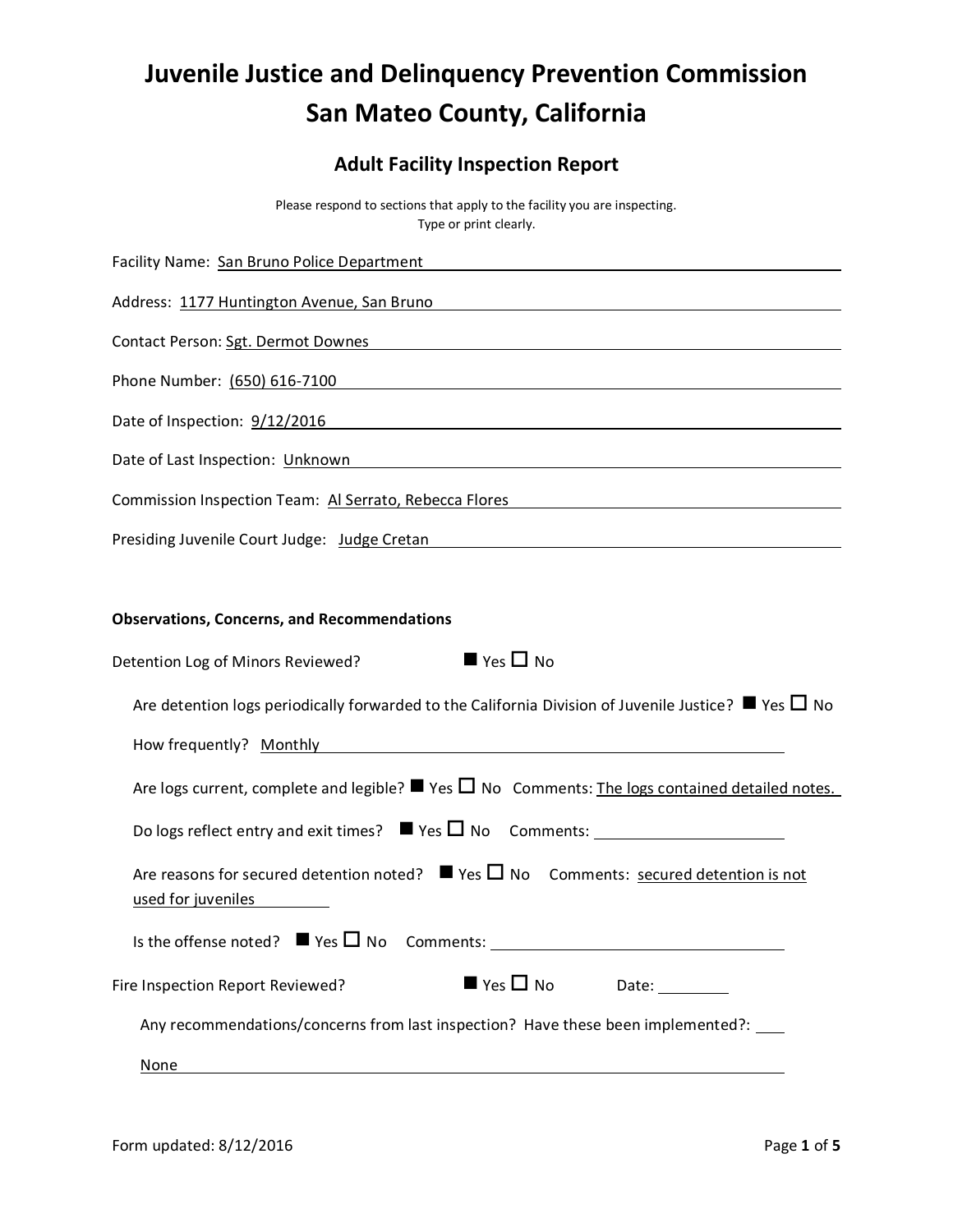| San Mateo County Juvenile Justice and Delinquency Prevention Commission<br><b>Adult Facility Inspection Report</b>                                                                                                                                                                                                                                                                                                                                      |  |
|---------------------------------------------------------------------------------------------------------------------------------------------------------------------------------------------------------------------------------------------------------------------------------------------------------------------------------------------------------------------------------------------------------------------------------------------------------|--|
| Health Department Report Reviewed? ■ Yes □ No Date: 12/3/2015                                                                                                                                                                                                                                                                                                                                                                                           |  |
| Any recommendations/concerns from last inspection? Have these been implemented?:                                                                                                                                                                                                                                                                                                                                                                        |  |
| None                                                                                                                                                                                                                                                                                                                                                                                                                                                    |  |
|                                                                                                                                                                                                                                                                                                                                                                                                                                                         |  |
| <b>General Information</b>                                                                                                                                                                                                                                                                                                                                                                                                                              |  |
| Number of minors held in detention during inspective review period:                                                                                                                                                                                                                                                                                                                                                                                     |  |
| Secured 1 Non-Secured 58                                                                                                                                                                                                                                                                                                                                                                                                                                |  |
| Are minors given an orientation prior to being detained? (Section 1540): $\blacksquare$ Yes $\square$ No                                                                                                                                                                                                                                                                                                                                                |  |
| Describe: They are advised as to why they are there, what they were arrested for, that their parent or<br>guardian is being called, and generally what they can expect to occur. The officer will also attempt to get<br>a statement. The contract of the contract of the contract of the contract of the contract of the contract of the contract of the contract of the contract of the contract of the contract of the contract of the contract of t |  |
|                                                                                                                                                                                                                                                                                                                                                                                                                                                         |  |
| How are minors in custody supervised?                                                                                                                                                                                                                                                                                                                                                                                                                   |  |
|                                                                                                                                                                                                                                                                                                                                                                                                                                                         |  |
| In a Locked Cell (Section 1547)? This is not done. The second section of the second section of the second section of the second section of the second section of the second section of the second section of the second sectio                                                                                                                                                                                                                          |  |
| In Secure Custody outside of a cell (Section 1548)? By the arresting officer who maintains constant<br>observation of the minor. This is done in an interview room that has a half door; the upper part of<br>the door remains open when a minor is inside. The room is located near the Sergeants' office.                                                                                                                                             |  |
| In Non-Secure Custody (Section 1550)? This is rarely done. Observation would be one on one with<br>the arresting officer, probably in the sergeant's office.                                                                                                                                                                                                                                                                                            |  |
| How often are minors in custody observed? (Section 1548):                                                                                                                                                                                                                                                                                                                                                                                               |  |
| In a Locked Cell? Minors are not kept in a locked cell.                                                                                                                                                                                                                                                                                                                                                                                                 |  |
| In Secure Custody outside of a cell? By the arresting officer who remains with them throughout their<br>time at the station.                                                                                                                                                                                                                                                                                                                            |  |
| In Non-Secure Custody? Same.                                                                                                                                                                                                                                                                                                                                                                                                                            |  |
|                                                                                                                                                                                                                                                                                                                                                                                                                                                         |  |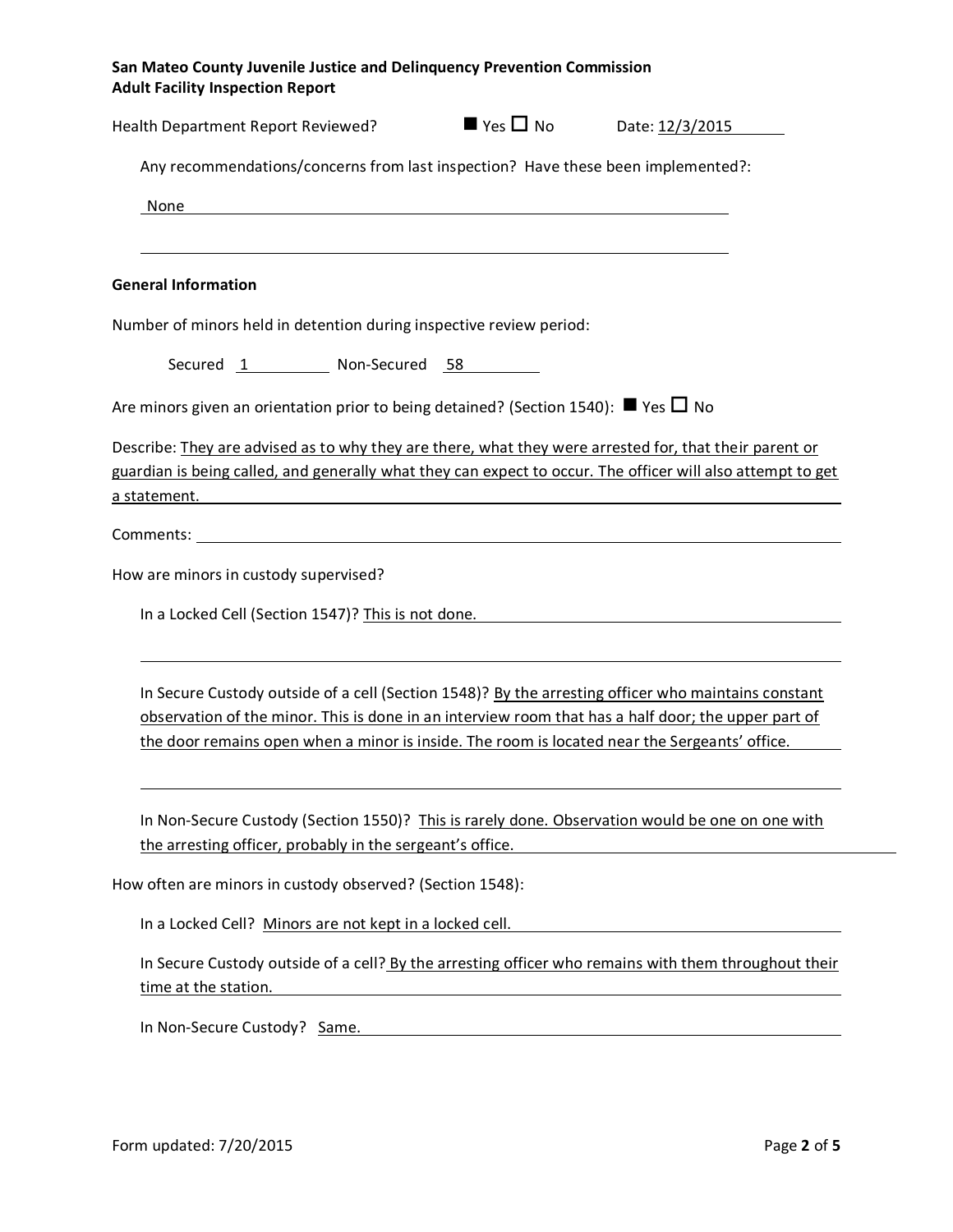### **San Mateo County Juvenile Justice and Delinquency Prevention Commission Adult Facility Inspection Report**

| How are minors in custody observed (video, audio device, personal observation, Section 1547)?: The |
|----------------------------------------------------------------------------------------------------|
| room is equipped for video and audio monitoring by the observations are personal by the arresting  |
| officer.                                                                                           |

| Is the observation logged?: $\Box$ Yes $\blacksquare$ No Comments: The policy for constant observation is in the |  |  |  |
|------------------------------------------------------------------------------------------------------------------|--|--|--|
| Department's general orders but the fact of observation by the officer is not logged.                            |  |  |  |

Is there constant auditory access to staff at all times?:  $\blacksquare$  Yes  $\square$  No Comments:

Is there any contact with adult inmates?: Yes No Comments:

Are males and females kept in the same room/area?  $\Box$  Yes  $\blacksquare$  No Comments:

Are drinks (water) and snacks available, if requested?:  $\blacksquare$  Yes  $\square$  No Comments: Water is available and if the minor asked for food, the officer would get something for him or her.

Is there access to toilets and washing facilities:  $\blacksquare$  Yes  $\square$  No Comments: The officer will remain in proximity but the minor would be in a closed stall.

Are there provisions available for clothing, blankets, etc.?:  $\blacksquare$  Yes  $\Box$  No Comments:

List the names, dates, intake and release times, and circumstances for all minors held for **longer than six hours**. (Attach any additional documents if necessary. **Names will be redacted prior to publication**.):

**None None None** 

**Secured Detention**

Was the secured detention area observed?  $\blacksquare$  Yes  $\square$  No

Is the secured detention area a locked room?  $\blacksquare$  Yes  $\Box$  No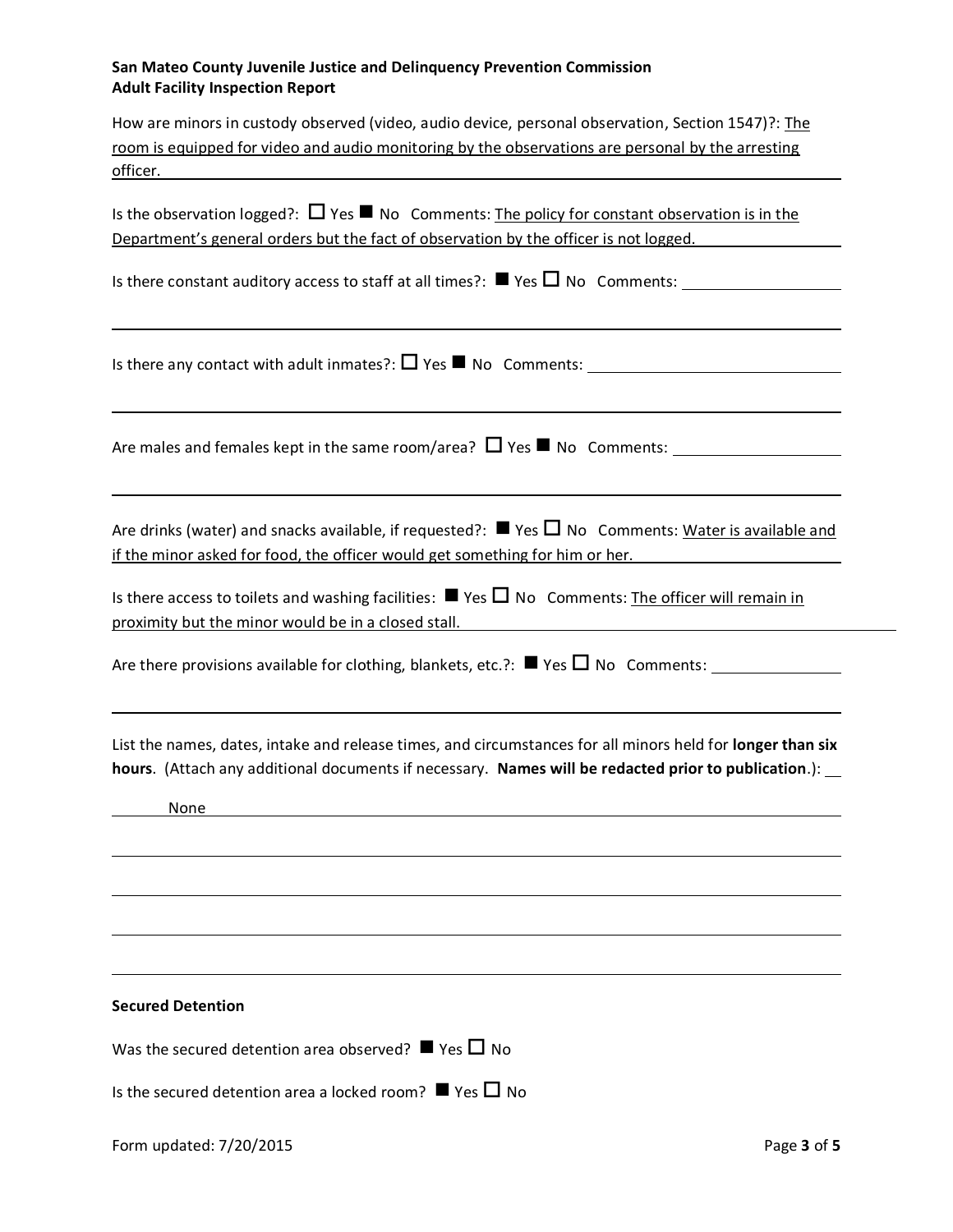# **San Mateo County Juvenile Justice and Delinquency Prevention Commission Adult Facility Inspection Report**

| Is a cuffing rail used for secured detention? $\Box$ Yes $\blacksquare$ No                                                                                                                                                                                                     |
|--------------------------------------------------------------------------------------------------------------------------------------------------------------------------------------------------------------------------------------------------------------------------------|
| Comments:                                                                                                                                                                                                                                                                      |
| Are minors in secured detention informed of the following?: Not applicable                                                                                                                                                                                                     |
| The purpose/reason for being placed in secured detention: $\Box$ Yes $\Box$ No                                                                                                                                                                                                 |
| The length of time the secure detention is expected to last: $\Box$ Yes $\Box$ No                                                                                                                                                                                              |
| Informed of the six-hour limit of being held in secured detention: $\Box$ Yes $\Box$ No                                                                                                                                                                                        |
| For what purpose/reasons would a minor would be placed in secured detention?: Minors are not placed<br>in secured detention. In situations where secured detention is necessary, the minor would be<br>transported to Hillcrest.                                               |
| How often is secured detention reviewed and by whom? Not applicable                                                                                                                                                                                                            |
| Have any minors been held in secured detention for more than six hours?: $\Box$ Yes $\blacksquare$ No                                                                                                                                                                          |
| What is the proximity of the secured detention area to adult inmates? Not applicable                                                                                                                                                                                           |
| Describe the procedure for intoxicated or substance abusing minors: Such minors would be released to<br>their parents or transported to SM General for medical clearance before being transported to Hillcrest.<br>They would remain with the officer throughout this process. |
| How frequently are intoxicated/impaired minors observed? Constant                                                                                                                                                                                                              |
| Is this observation documented in the logs? $\Box$ Yes $\blacksquare$ No No, it is a departmental practice.                                                                                                                                                                    |
| If cuffing rail is used:                                                                                                                                                                                                                                                       |
| Was cuffing rail observed and procedure explained? $\Box$ Yes $\blacksquare$ No There is no cuffing rail                                                                                                                                                                       |
| How are youth secured? An arrested minor would be handcuffed but the handcuffs would be removed<br>as soon as feasible.                                                                                                                                                        |
| Who approves the use of a cuffing rail? (e.g. Watch Commander): not applicable                                                                                                                                                                                                 |
| How is the minor supervised? How frequently?: not applicable                                                                                                                                                                                                                   |
| What time limit is used when using cuffing rails? (30 min. limit): not applicable                                                                                                                                                                                              |
| Does the detention log note the use of cuffing rails?: $\Box$ Yes $\Box$ No                                                                                                                                                                                                    |
| <b>Comments</b>                                                                                                                                                                                                                                                                |

General comments or concerns that should be noted that haven't already been addressed?: \_\_\_\_\_\_\_\_\_\_\_

Form updated: 7/20/2015 Page **4** of **5**